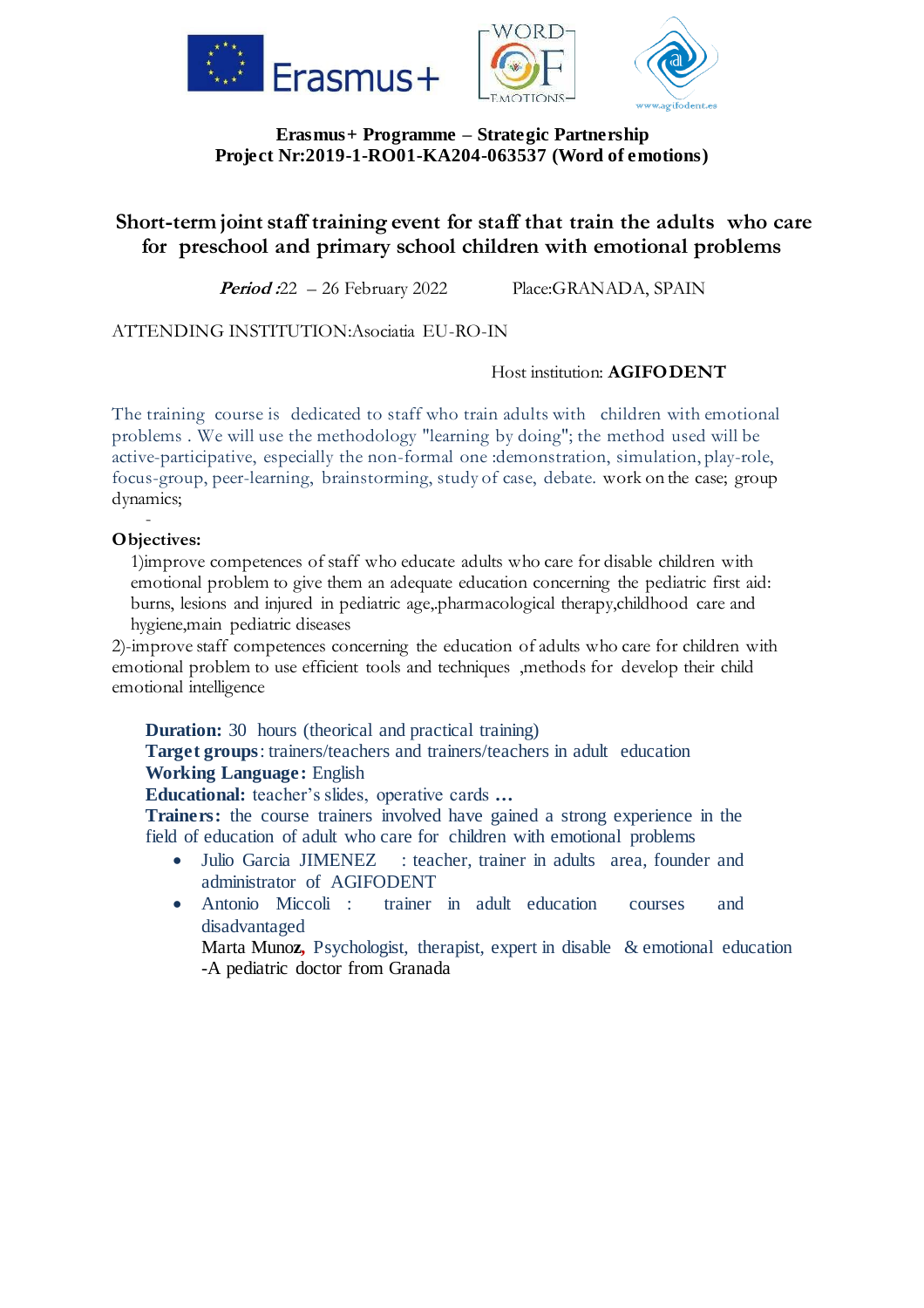

# **Erasmus+ Programme – Strategic Partnership Project Nr:2019-1-RO01-KA204-063537 (Word of emotions)**

|               |                 | Welcome meeting and briefing of activities (Facilatator Antonio Miccoli)                                                                                                                                                                                                                                                                                                                                                                                                                                                                                                                                                                        |
|---------------|-----------------|-------------------------------------------------------------------------------------------------------------------------------------------------------------------------------------------------------------------------------------------------------------------------------------------------------------------------------------------------------------------------------------------------------------------------------------------------------------------------------------------------------------------------------------------------------------------------------------------------------------------------------------------------|
|               | 12,00           | Arrival in Granada                                                                                                                                                                                                                                                                                                                                                                                                                                                                                                                                                                                                                              |
| 22.02<br>2022 | 12,:30-14:30    | Presentation of the course: objectives, contents and methods<br>-Emotional education for adults with children with emotional problems -<br>Spanish expertise                                                                                                                                                                                                                                                                                                                                                                                                                                                                                    |
|               | $14:30 - 15:30$ | <b>LUNCH BREAK</b>                                                                                                                                                                                                                                                                                                                                                                                                                                                                                                                                                                                                                              |
|               | $14,30 - 16:30$ | Pediatric first aid: unblocking maneuvers in pediatric age<br>Pediatric first aid: burns, lesions and injured in pediatric age<br>Pharmacological therapy<br>Childhood care and Hygiene<br>$\bullet$                                                                                                                                                                                                                                                                                                                                                                                                                                            |
|               | $16.30 - 18:00$ | Main pediatric diseases<br>$\bullet$<br>Nutrition and dietology in the childhood<br>$\bullet$<br>Children's menu examples.<br>Techniques for individual programming<br>$\bullet$                                                                                                                                                                                                                                                                                                                                                                                                                                                                |
| 23 02 2022    | 8,00-14:00      | Emotions, emotional intelligence and emotional awareness<br>The emotional Intelligence: tools and techniques<br>The role played by the emotions in the learning; Emotional<br>alphabet<br>Emotional awareness in teaching relation<br>What are the functions of emotions?<br>Exercises, games and routes to develop the basic emotional<br>awareness education<br>Teaching styles: how to use the languages of all the intelligences<br>for learning<br>Description of labs to develop a basic emotional awareness<br>Basic elements of interpersonal communication<br>Recognize and use suitable systems for communication and<br>relationship |
|               | $14:00 - 15:30$ | <b>LUNCH BREAK</b>                                                                                                                                                                                                                                                                                                                                                                                                                                                                                                                                                                                                                              |
|               | $15:30 - 16:30$ | Visit a kindergarten in Granada                                                                                                                                                                                                                                                                                                                                                                                                                                                                                                                                                                                                                 |
|               |                 | Decode correctly verbal and non-verbal messages of the children<br>Exercises, games and routes to develop a good<br>communication in personal relation; cases analysis<br>Techniques for animation for children<br>The assertive communication in educational and teaching relation                                                                                                                                                                                                                                                                                                                                                             |